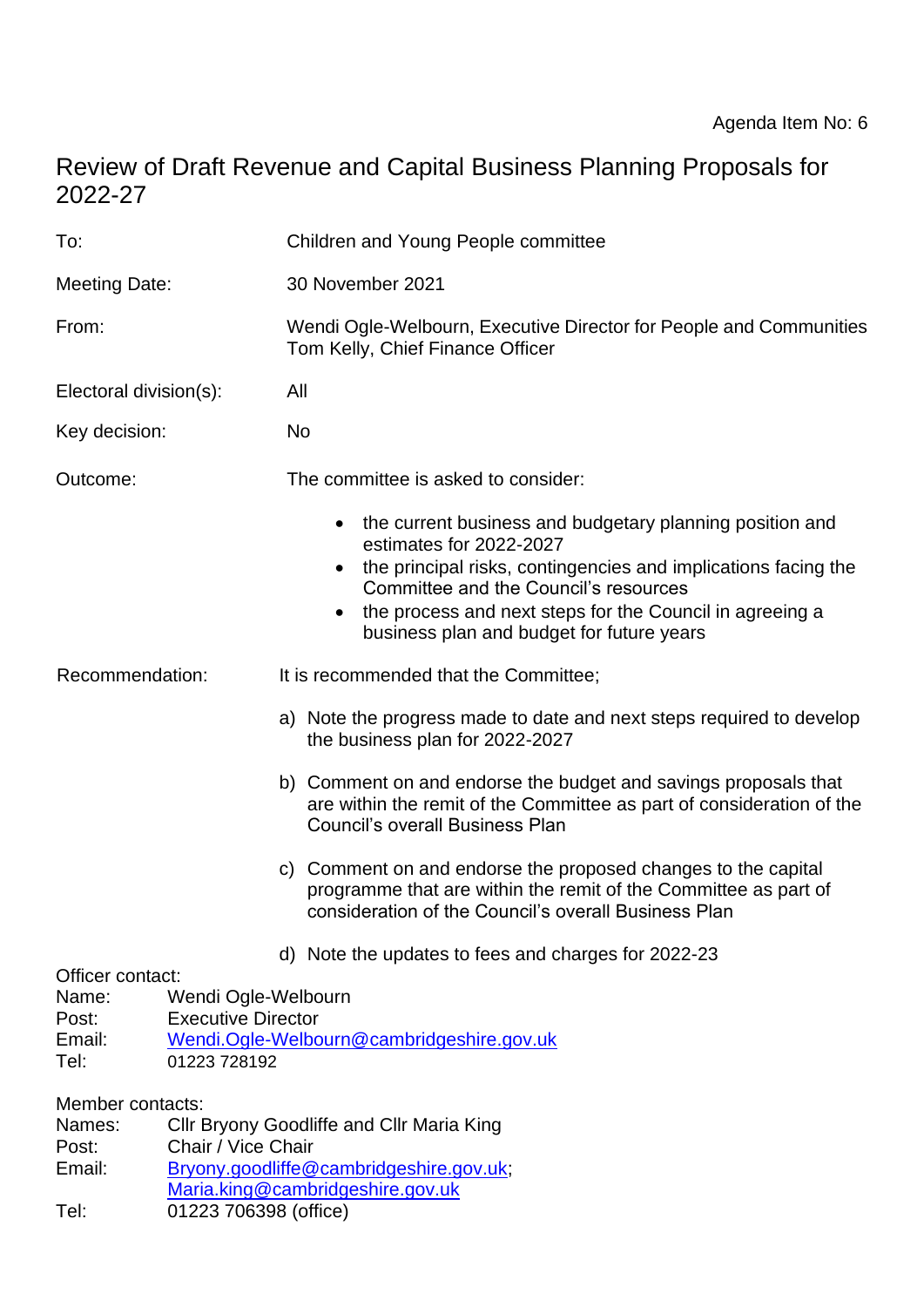## 1. Purpose and background

- 1.1 The Council's Business Plan sets out how we will spend the resources we have at our disposal to achieve our vision and priorities for Cambridgeshire, and the outcomes we want for people. This paper provides an overview of the updates to the Council's financial position since October/Nov 2021 when Committees were last consulted on the draft Business Plan for 2022-27. The paper sets out the changes to key assumptions impacting financial forecasts, further risks and opportunities and next steps required to balance the budget and agree the Council's Business Plan for 2022-27.
- 1.2 The paper also seeks to highlight the environment within which the Business Plan has been developed this year, the added complexity of developing the business plan whilst continuing to be in the middle of a world-wide pandemic, and the challenges of being a relatively low spend but effective organisation has on the opportunities to reduce costs further to address the financial challenges caused by COVID-19.
- 1.3 Whilst the impact of COVID-19 continues to be felt by all councils across England, for Cambridgeshire this comes on the back of many years of under-funding compared to other councils. As one of the fastest growing counties in the country, Cambridgeshire has been managing disproportionate increases in demand over many years which have not been reflected in the revenue grant system.
- 1.4 This report builds on the information provided to this Committee during October/November and sets out the latest financial position regarding the Business Plan for the period 2022-27. A number of Business Cases have been developed which provide further details of the proposed changes to our budget, and these will be reviewed by their relevant Service Committees in December, prior to being reviewed by S&R in January for endorsement to full Council in February 2022.

## 2. Context

2.1 On 9 February 2021, Full Council agreed the Business Plan for 2021-2026. This included a balanced budget for the 2021-22 financial year with the use of some one-off funding but contained significant budget gaps for subsequent years as a result of expenditure exceeding funding estimates. These budget gaps (expressed as negative figures) were:

| 2021-22 | 2022-23   | 2023-24 | 2024-25          | 2025-26 |
|---------|-----------|---------|------------------|---------|
| palance | $-E22.2m$ | -£14.7m | $^{\circ}$ 15.1m | £12.0m  |

2.2 The impacts of COVID-19 on the Council have been unprecedented and the pandemic remains a key factor of uncertainty in planning our strategy and resource deployment over the coming years. The Council continues to take a central role in coordinating the response of public services to try and manage the complex public health situation, impact on vulnerable people, education of our children and young people and economic consequences. Looking ahead we know that challenges remain as the vaccination programme progresses, winter illnesses re-emerge and potential further mutations of the virus. We are already seeing the impacts of the pandemic on our vulnerable groups as well as those who have become vulnerable as a result of health or economic impact of the pandemic. Longer term there will be significant increases and changes in the pattern of demand for our services alongside the economic aftereffects. In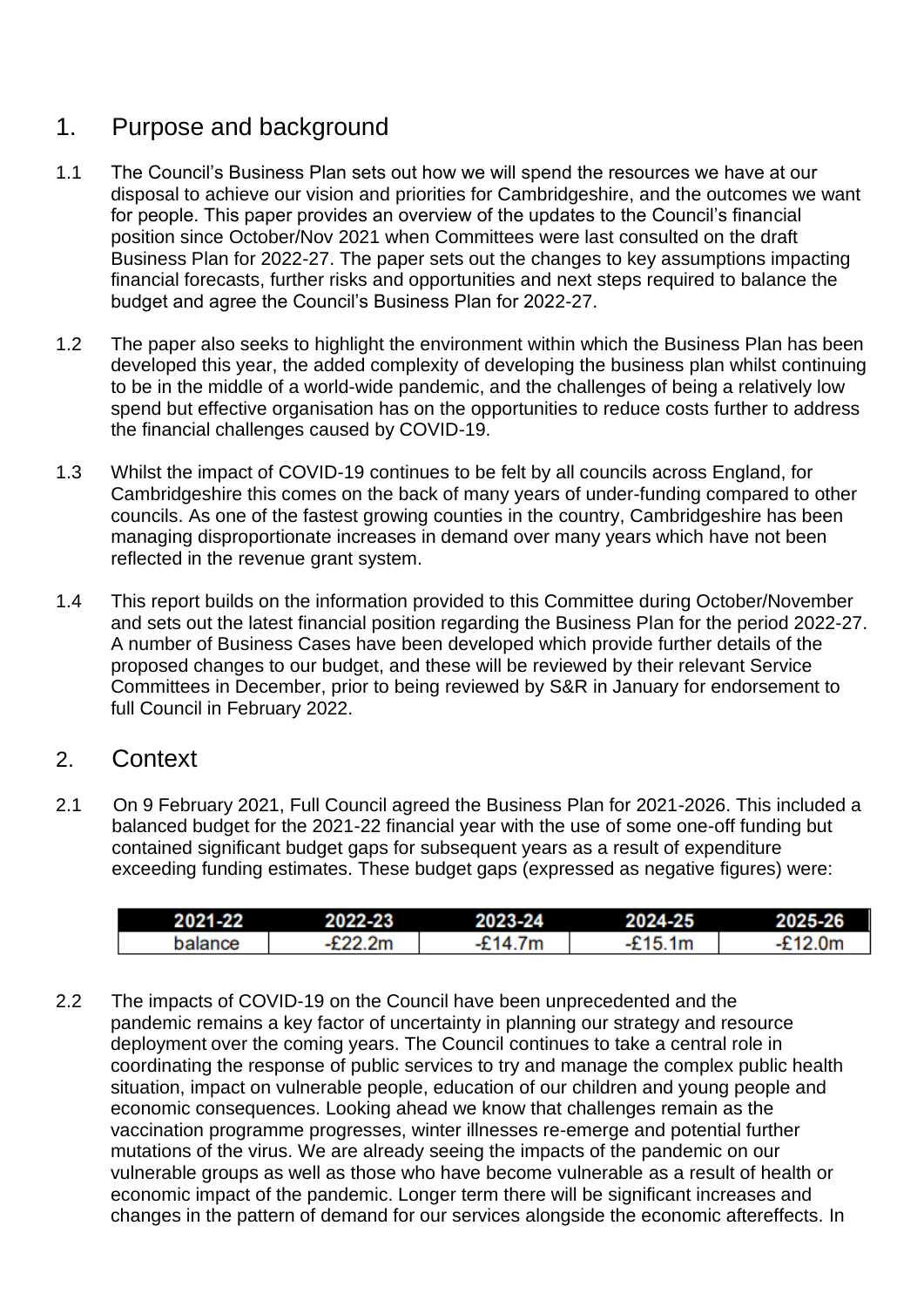this draft business plan, there are COVID-19 impacts across demand for services, pricing and supplier changes, and impacts on funding and income. Emerging work is shifting the Council's decision-making framework to prioritise sustainable development for our county, whereby our citizens' social foundations are strengthened in the context of pandemic recovery and ongoing ecological emergency.

- 2.3 Predicting the on-going implications and financial consequences of COVID-19 remains challenging, particularly in terms of the impact on demand for council services. It is especially important this year that we keep these estimates under review as circumstances are so changeable over the course of this year. In this update there is a further rebaselining proposed to bring adult social care budgets in line with anticipated demand levels at the start of next year. While we expect demand growth in adult social care to be significant in 2022-27 and have allowed for such in the draft business plan, this will be from a starting point in April 2022 that is lower than previously budgeted.
- 2.4 Besides the pandemic, the other major risks and uncertainties in setting budgets for 2022- 27 include the potential for national policy changes, such as reform of social care funding, the need for a multi-year funding settlement from government, the availability and sustainability of supply chains and resources, and changing patterns of demand for our services that has been a longer-term trend. The Council must make its best estimate for the effect of known pressures when setting its budget and retain reserves to mitigate against unquantifiable risks.
- 2.5 Government has announced that there will be significant reform of social care funding with effect from October 2023, this includes a cap on the amounts that people will have to contribute to their care costs during their lifetime and significant revisions to the asset thresholds for making contributions towards those costs. £5.4bn per annum has been identified nationally as the cost of these changes and further details are awaited in terms of how this will be operated. There are wide and complex changes for the Council as a result.

It is important to note that the new funds announced nationally do not address underlying funding issues for social care, such as historic funding or surges in demand and costs emerging from the pandemic.

- 2.6 With changes in local and national policy coinciding with hopes for a stabilisation of the public health response to the pandemic, the overarching themes we have identified to help us develop the Business Plan are as follows:
	- Economic recovery
	- Prevention and Early Intervention
	- Decentralisation
	- Environment & climate emergency
	- Social Value
	- Efficiency and effectiveness of Council services
- 2.7 The Joint Agreement which explained the policy ambitions of the new administration was agreed in May 2021. The Joint Agreement prioritises COVID-19 recovery for all of Cambridgeshire and puts healthy living and bringing forward targets to tackle the climate emergency, central to its agenda. It also signals a commitment to form strong and positive partnerships at a local level as members of the Combined Authority and the Greater Cambridge Partnership in the areas of public health, support for business, climate change, public transport, and building affordable, sustainable homes. This first business plan will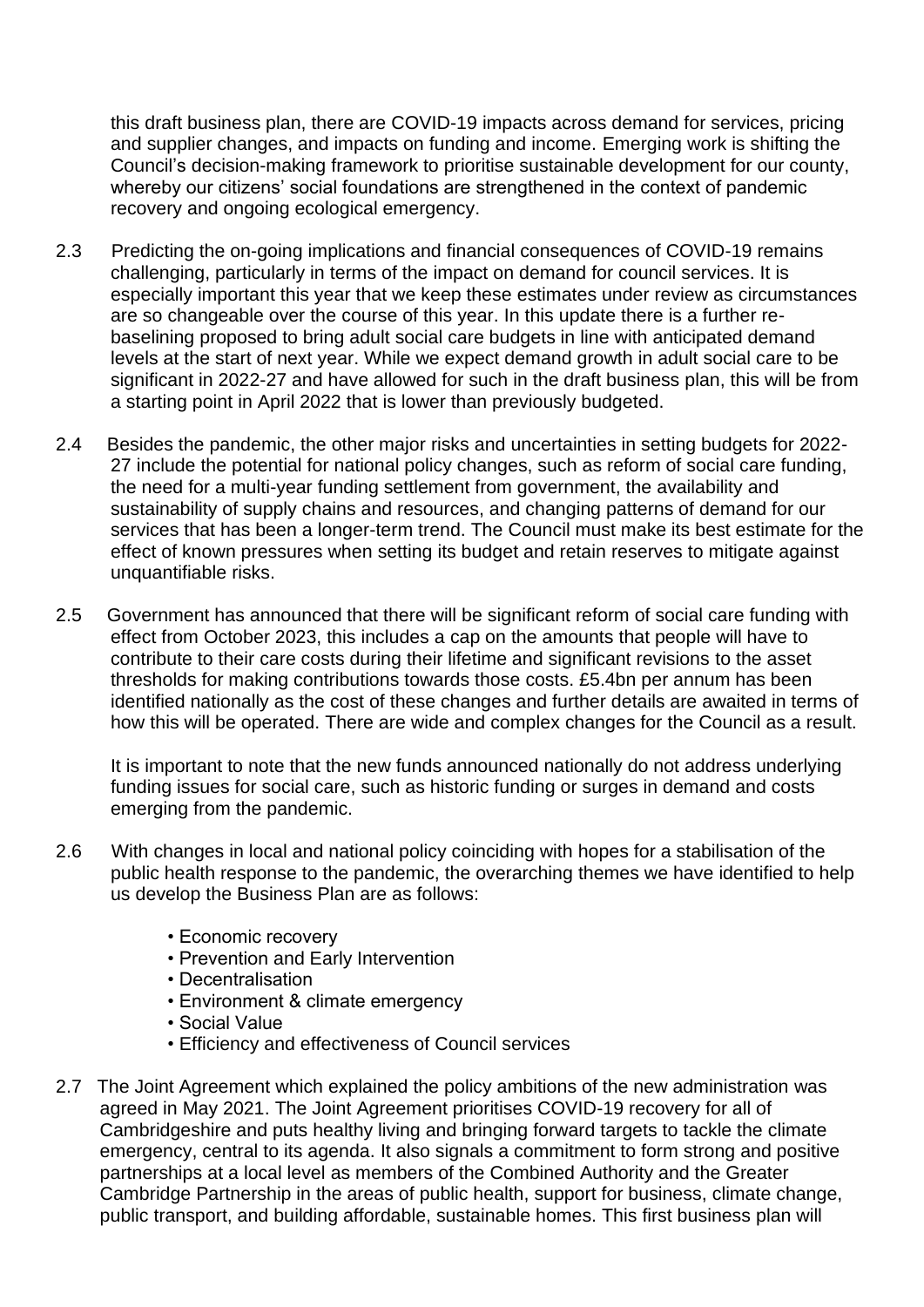begin to put into effect this new set of policies; concurrently a new Corporate Framework is being developed which recognises the importance of making decisions based on financial, social and environmental factors to ensure future sustainability. The plans for 2022-23 in the business plan are detailed and represent a transitional year ahead of reform and review of the budget allocation process for future years.

2.8 As per the Council's priorities, Cambridgeshire seeks to ensure that it provides high quality support to its citizens whilst ensuring best use of the taxpayers money. An indicator of how well it is doing this, is by reviewing benchmarking data on a regular basis. The most recent data highlights that compared to nearest neighbours the majority of our services are provided at a lower cost per person with the exception of Public Health and Adult Social Care. The impact of the pandemic for Adult Services within Cambridgeshire has been particularly notable. As mentioned above the Joint Administration is prioritising COVID-19 recovery and is closely monitoring the evolving needs of the citizens of Cambridgeshire. These needs have been taken into account when developing the budget proposals.

## 3. Financial Overview

- 3.1 The previous update to committees in October/November set out progress that had been made in closing the budget gap for 2022/23 and in refining the budgets for later years. After an increase in the opening budget gap resulting from rising demand projections and other service pressures, savings had been identified that brought the gap down to £19.5m.
- 3.2 Since the previous update, work has continued to identify ways to close the remaining budget gap in 2022/23 including additional savings work, further review of pressures and revision of funding assumptions. We have also identified several investments that are required into services. A further £5m of improvement has been made through this work.
- 3.3. In October, however, the Autumn Budget and Spending Review made clear that the Council would face several additional pressures in 2022/23. The cost of these is set out in the table below, but in summary relate to the expected rise in employer national insurance contributions, a rise in the minimum wage that was higher than expected, and the formal end of the public sector pay freeze which is expected to drive salary costs up. Additional funding for local government was announced to meet these pressures in the form of a further grant of £1.6bn a year nationally for three years, but the distribution methodology for this has not been announced and will not be until the Local Government Finance Settlement in mid-December 2021.
- 3.4 As well as those pressures and that further funding, the Autumn Budget also announced:
	- Council Tax referendum limits to be set at 2% for general Council Tax and 1% for the Social Care Precept (SCP) 2022-23. It has also confirmed that authorities who carried-forward unused SCP from 2021/22 may use that in 2022/23. Cambridgeshire has a further 2% increase in SCP available from this.
	- £21bn for roads and £46bn for railways to connect towns nationally
	- An increase in the core schools budget of £4.7bn nationally by 2024/25, with £2.6bn further being made available for places for children with special educational needs
	- Business rates relief totalling £7bn, with Councils to be compensated for the effects through further grant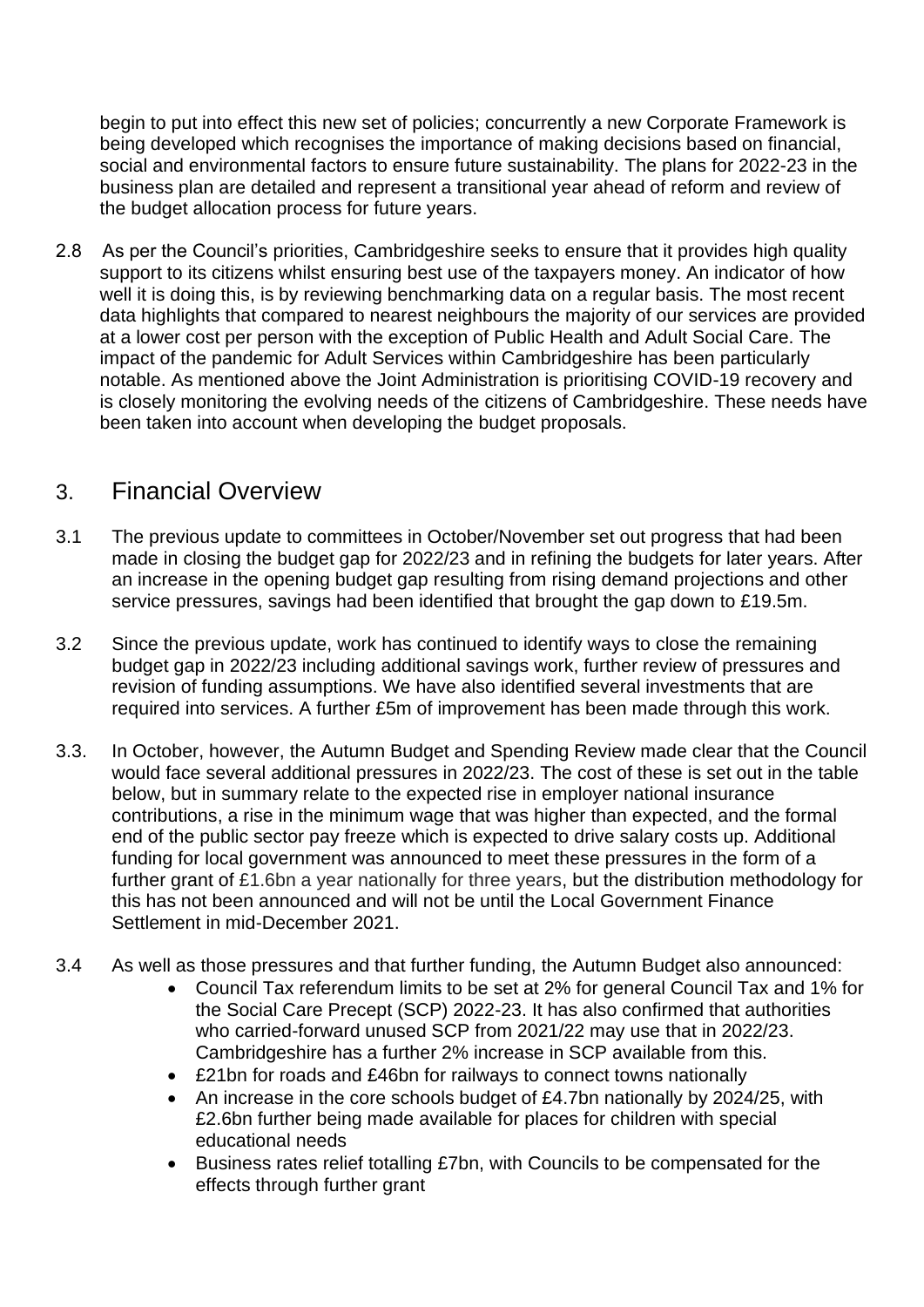3.5 After factoring in the progress made towards closing the budget and the pressures resulting from the Autumn Budget, the revised budget gap is set out in the table below:

|                                                           |          |              | £000     |             |              |
|-----------------------------------------------------------|----------|--------------|----------|-------------|--------------|
|                                                           | 2022-23  | 2023-24      | 2024-25  | 2025-26     | 2026-27      |
| <b>Budget gap at November Committees</b>                  | 19,481   | 18,211       | 18,059   | 16,545      | 13,970       |
| <b>Budget Reviews and Re-baselining</b>                   |          |              |          |             |              |
| Budget rebaselining in Adults (offset by pressure below)  | $-3,345$ | 0            | 0        | 0           | 0            |
| Budget rebaselining in Children's                         | $-600$   | 0            | 0        | $\mathbf 0$ | $\mathbf 0$  |
| Rebaselining of income budgets in Place & Economy         | $-500$   | 100          | 150      | 0           | $\mathbf 0$  |
| <b>Inflation and Demand Adjustments</b>                   |          |              |          |             |              |
| Demand updates in Children's                              | 0        | 1,230        | 1,269    | 1,265       | 1,210        |
| <b>Service Pressures</b>                                  |          |              |          |             |              |
| Pressures in Adults (Learning Disabilities)               | 2,500    | 0            | 0        | 0           | 0            |
| Pressures in Children's                                   | $-924$   | 750          | 0        | 0           | $\mathbf 0$  |
| Pressures in Place & Economy                              | 407      | $-260$       | 0        | 0           | $\mathbf 0$  |
| Pressures in Corporate Services                           | 88       | 90           | 0        | 0           | 0            |
| <b>Service Investments</b>                                |          |              |          |             |              |
| Paying the real living wage to social care staff          | 1,187    | 4,408        | 3,619    | 409         | 543          |
| Investment in the SAFE team                               | 268      | $\mathbf{0}$ | 0        | 0           | 0            |
| Investment in health in all policies                      | 125      | 0            | 0        | 0           | $\mathbf 0$  |
| <b>EGI investment</b>                                     | 75       | 0            | 0        | 0           | 0            |
| <b>EGI investment</b>                                     | 105      | 40           | 0        | 0           | $\mathbf 0$  |
| New or additional savings                                 |          |              |          |             |              |
| Savings in Place & Economy                                | $-100$   | $-20$        | 0        | 0           | 0            |
| Savings in Children's                                     | $-780$   | $-570$       | $-345$   | 0           | 0            |
| Savings in Corporate Services                             | $-124$   | -9           | $-154$   | $-132$      | $-136$       |
| Savings in Adults                                         | $-357$   | $-161$       | 0        | $-478$      | 0            |
| Savings in Public Health                                  | $-100$   | 0            | 0        | 0           | 0            |
| <b>Other changes</b>                                      |          |              |          |             |              |
| Rephasing of income expected from NHS pooled budget       |          |              |          |             |              |
| contributions                                             | 750      | $-1,000$     | $-1,000$ | $\mathbf 0$ | 0            |
| Reduction in the revenue cost of capital                  | $-1,325$ | 398          | 0        | 0           | 0            |
| Reduction in the revenue cost of capital - use of capital |          |              |          |             |              |
| receipts from asset sales                                 | $-600$   |              |          |             |              |
| Increase in Public Health Grant                           | $-32$    | 32           | 0        | 0           | 0            |
| Increase in grant/funding estimates                       | $-210$   | $-15$        | 0        | 0           | $\mathsf{O}$ |
| Replace highways/footways revenue investment with         |          |              |          |             |              |
| capital                                                   | $-1,300$ | $-1,000$     | $-1,000$ | $-1,000$    | 0            |
| Energy schemes - phasing of spend and income              | 290      | $-549$       | 111      | $-127$      | $-32$        |
| Inflation update                                          | 23       | 0            | 0        | 0           | 0            |
| Use of Public Health reserves to fund health-related      |          |              |          |             |              |
| pressures                                                 | $-400$   | $\mathbf 0$  | 200      | 200         | 0            |
| <b>Impact of Autumn Budget</b>                            |          |              |          |             |              |
| Increase in national insurance - Council staff            | 998      | 0            | 0        | 0           | 0            |
| Increase in national insurance - social care supply chain | 1,000    | 0            | 0        | 0           | $\mathbf 0$  |
| Increase in minimum wage above estimate - impact on       |          |              |          |             |              |
| social care                                               | 3,019    | 1,762        | -19      | -19         | -19          |
| Staff pay inflation, increase in assumption               | 170      | 180          | 183      | 187         | 188          |
| <b>Revised budget gap in December</b>                     | 19,789   | 23,632       | 21,073   | 16,850      | 15,725       |
| Change in budget gap                                      | 308      | 5,421        | 3,014    | 305         | 1,755        |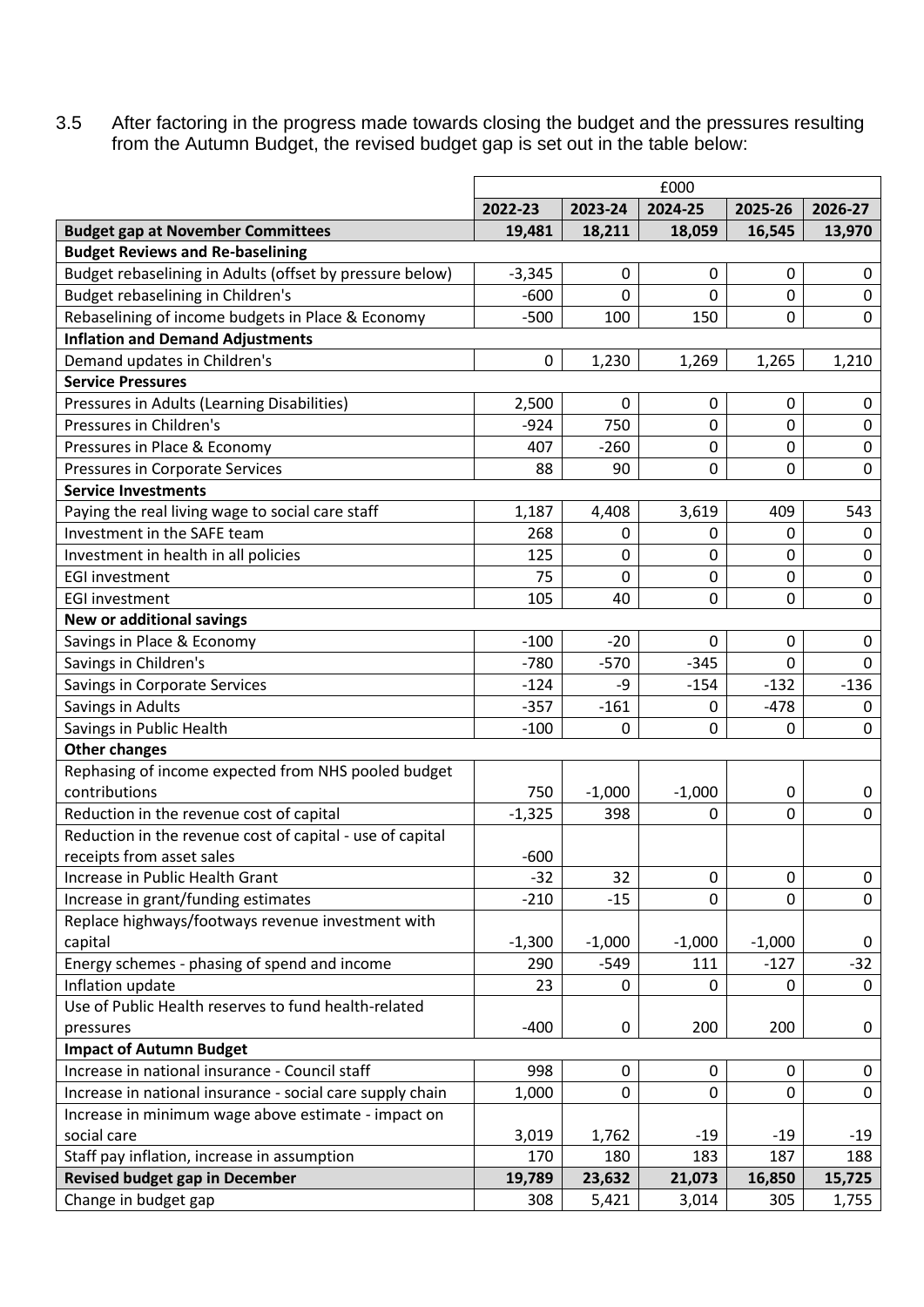- 3.6 More detail about the proposals that make up this table relevant to this committee are set out in section 4 below.
- 3.7 As well as some ongoing investments into services, there will be a need to fund temporary (short term) investments to move towards more sustainable services. These are expected to be funded from Council reserves. The specific proposals for this committee are set out in section 6.6 below.
- 3.8 The latest updates in table 3.5 (and equivalent tables in previous updates) only show the changes made compared to the current draft business plan. In some cases, there were already proposals affecting 2022-27 in the existing published 2021-26 business plan, or in previous drafts of the new business plan presented at previous committee meetings. The full set of all proposed budget changes is presented in Table 3 of the budget tables in Appendix 1.

#### 4. Assumptions and Risks

4.1 The Council's medium-term 2021-2026 budget currently assumes a 2% increase in Council Tax in 2022-23 and 0% increase in the Adult Social Care precept.

There are a number of budgetary risks which are being monitored closely, these include:

• High Needs Deficit

If the Government changes the approach to funding, the Council will have to fund the high needs deficit, resulting in the exhaustion of unallocated reserves.

• Staff Pay Award

As mentioned in previous reports, unions have rejected the most recent offer. If staff pay award is negotiated higher than budgeted for, then costs will be higher than predicted resulting in a cost pressure. Some additional budget has been factored in following the Autumn Budget.

• COVID-19

As stated earlier in the report, COVID-19 remains a high risk to our budgets. The long-term impact continues to be unknown and if there are further waves of COVID-19 and additional restrictions, then services may face disruption resulting in additional cost pressures.

- Central Government funding and reforms If Central Government brings in reforms/ changes funding, then costs to deliver services may increase/ funding received may reduce resulting in additional cost pressures.
- Uncertainty about demand for services Predicting demand continues to be difficult due to COVID-19 and if demand projections are inaccurate due to COVID-19/ other reasons, then financial projections will be incorrect resulting in incorrect budget provision allocated for demand.
- Inflation/ interest rates If inflation/interest rates increase by more than advisors are suggesting, then costs to deliver services and borrowing will increase, resulting in a cost pressure.
- Adult Social Care Provider Sustainability and Variation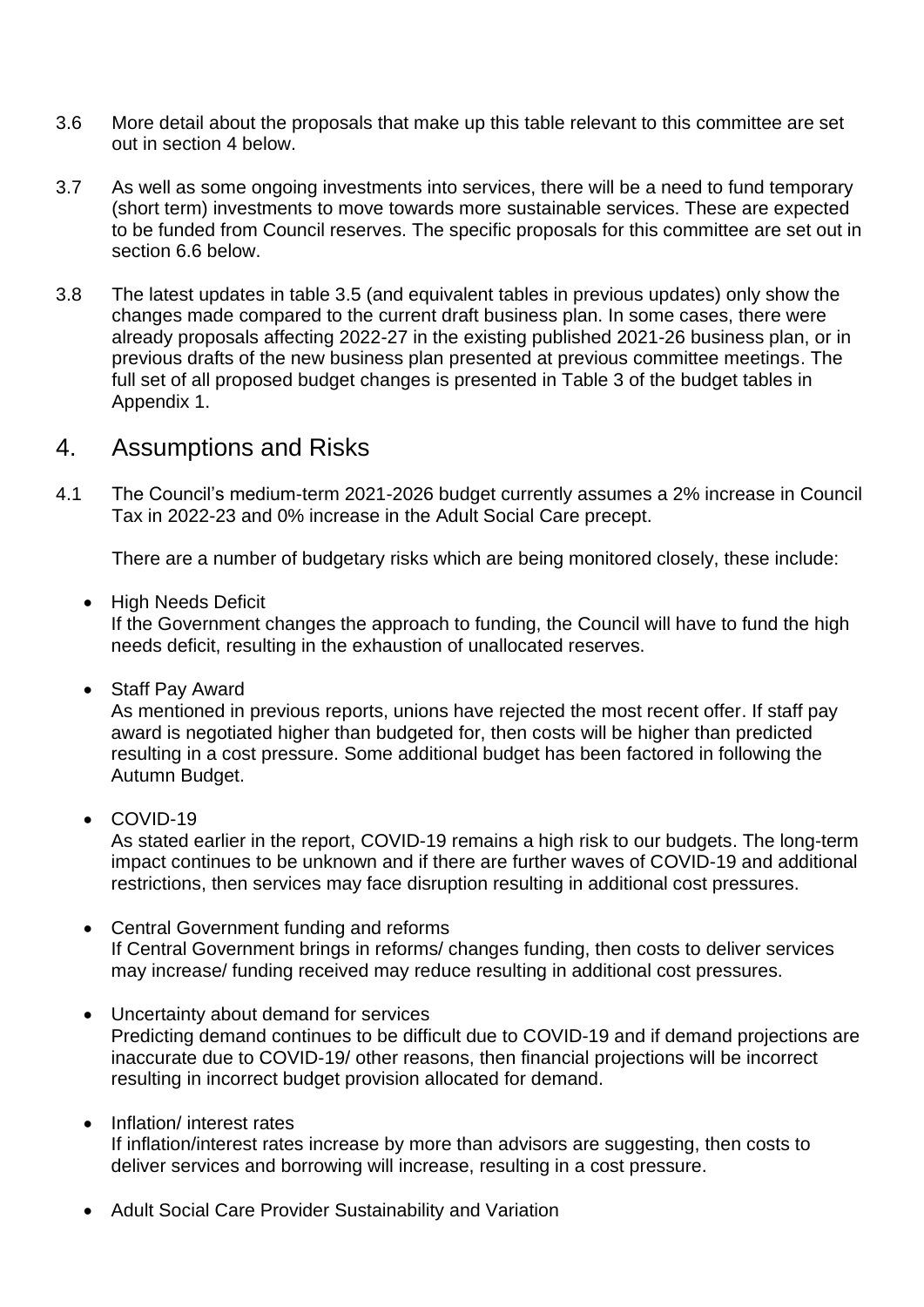If the ASC market continues to be unstable, there may be an increased number of provider failures or variation requests for additional funding, resulting in increased budget pressures for the service.

• Funding from Partners

Budgets are based on an assumption of a certain level of funding from our partners, such as the NHS. Close monitoring is taking place to understand whether assumptions are correct.

• Implications of the Care Act and part 2 reforms. We are currently waiting for further details but implementing the Care Act could result in a number of potential risks to the authority e.g. proposal of a cap to contributions as mentioned above. The implications are being monitored closely.

## 5. Capital Programme Update

5.1 Following on from October and November service committees, further work was required on some schemes, as well as continuing revision and update of the programme in light of ongoing review by the Capital Programme Board, changes to overall funding, or to specific circumstances surrounding individual schemes. The changes made since October/November committees can be summarised as follows:

New Schemes

- (A&H) Independent Living Services (+£40,148k)
- (CS&I) Library Minor Works (+£85k)
- (CS&I) EverySpace Library Improvement Fund (+£389k) [externally funded]
- (S&R) IT Education System Replacement (+£2,460k)

Increased Cost

- (CYP) Sutton Primary Expansion (+£385k)
- (CYP) Waterbeach new Town Primary (+£375k)
- (CYP) Alconbury Weald secondary and Special (+£1,617k)
- (CYP) Sir Harry Smith Community College (+£291k)
- (CYP) Cambourne Village College Phase 3b (+£850k)
- (CYP) Duxford Community C of E Primary (+£195k)
- (CYP) New SEMH Provision Wisbech (+£489k)
- (H&T) A14 (+£966k)
- (H&T) Carriageway & Footway Maintenance including Cycle Paths (+£1,500k)
- (H&T) Footpaths and Pavements (+£10,000)

#### Removed Schemes

- (CYP) St. Neots secondary (-£11,130k)

Changed Phasing or funding

- (CYP) Isleham Primary relocation & expansion
- (H&T) B1050 Shelfords Road
- (E&GI) Waste Household Recycling Centre (HRC) Improvements
- (E&GI) Waterbeach Waste Treatment Facilities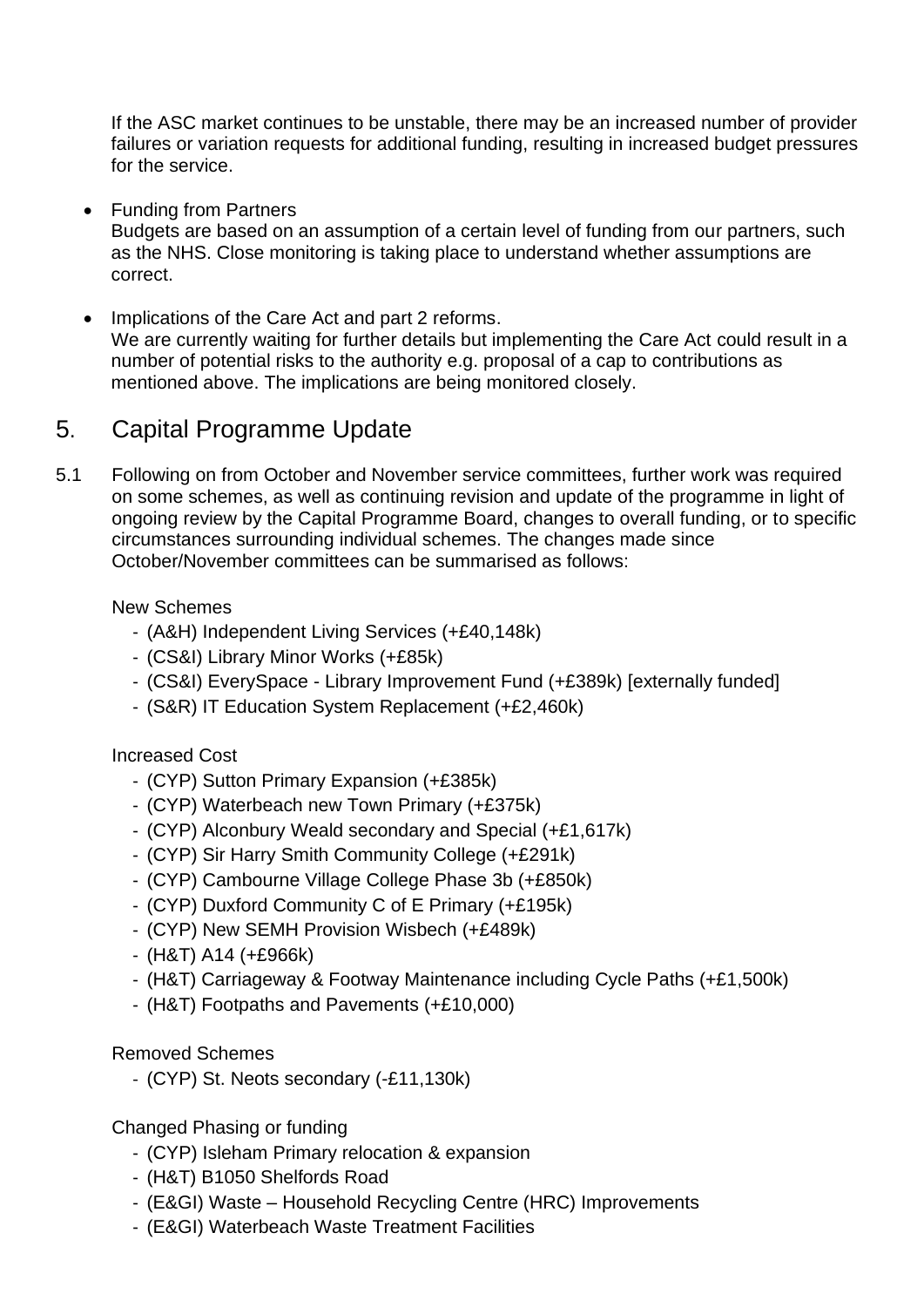In addition, the Capitalisation of Interest and Variation budgets have been updated in line with the above changes.

5.2 The Council is still awaiting funding announcements regarding various capital grants, plus the ongoing nature of the capital programme inevitably means that circumstances are continually changing. Therefore, Services will continue to make any necessary updates in the lead up to the January S&R meeting where the Business Plan will be considered.

## 6. Overview of CYP Draft Revenue Programme

- 6.1 This section provides an overview of the savings and income proposals within the remit of the CYP Committee.
- 6.2 All of the proposals for People and Communities are detailed in the business planning tables (Appendix 1) and business cases (Appendix 2).
- 6.3 The Committee is asked to comment on and endorse these proposals for consideration as part of the Council's Business Plan for the next five years. Please note that the proposals are still draft at this stage, and it is only at Full Council in February 2022 that proposals are finalised and become the Council's Business Plan.

| Ref       | <b>Title</b>                             | <b>Description</b>                                                                                                                                                                             | 22/23<br>£000 | 23/24<br>£000 | 24/25<br>£000 | 25/26<br>£000 | 26/27<br>£000 |
|-----------|------------------------------------------|------------------------------------------------------------------------------------------------------------------------------------------------------------------------------------------------|---------------|---------------|---------------|---------------|---------------|
| A/R.6.255 | Children's<br>Placements -<br><b>New</b> | This has been achieved through<br>the re-baselining of other<br>placement related budgets within<br>the service.                                                                               | $-600$        |               |               |               |               |
|           |                                          | Our overall numbers of children in<br>care have declined significantly<br>over the last two years and<br>following the implementation of<br>the family safeguarding model.                     |               |               |               |               |               |
|           |                                          | However, as the overall numbers<br>have reduced, the proportion of<br>the remaining children and young<br>people in care who are older<br>and/or who have more complex<br>needs has increased. |               |               |               |               |               |
|           |                                          | This means that the number of<br>younger children who are most<br>likely to be placed in foster care<br>has reduced.                                                                           |               |               |               |               |               |

6.4 Since the reported position in October changes additional savings proposals have been identified. The table below shows details of the current CYP savings proposals: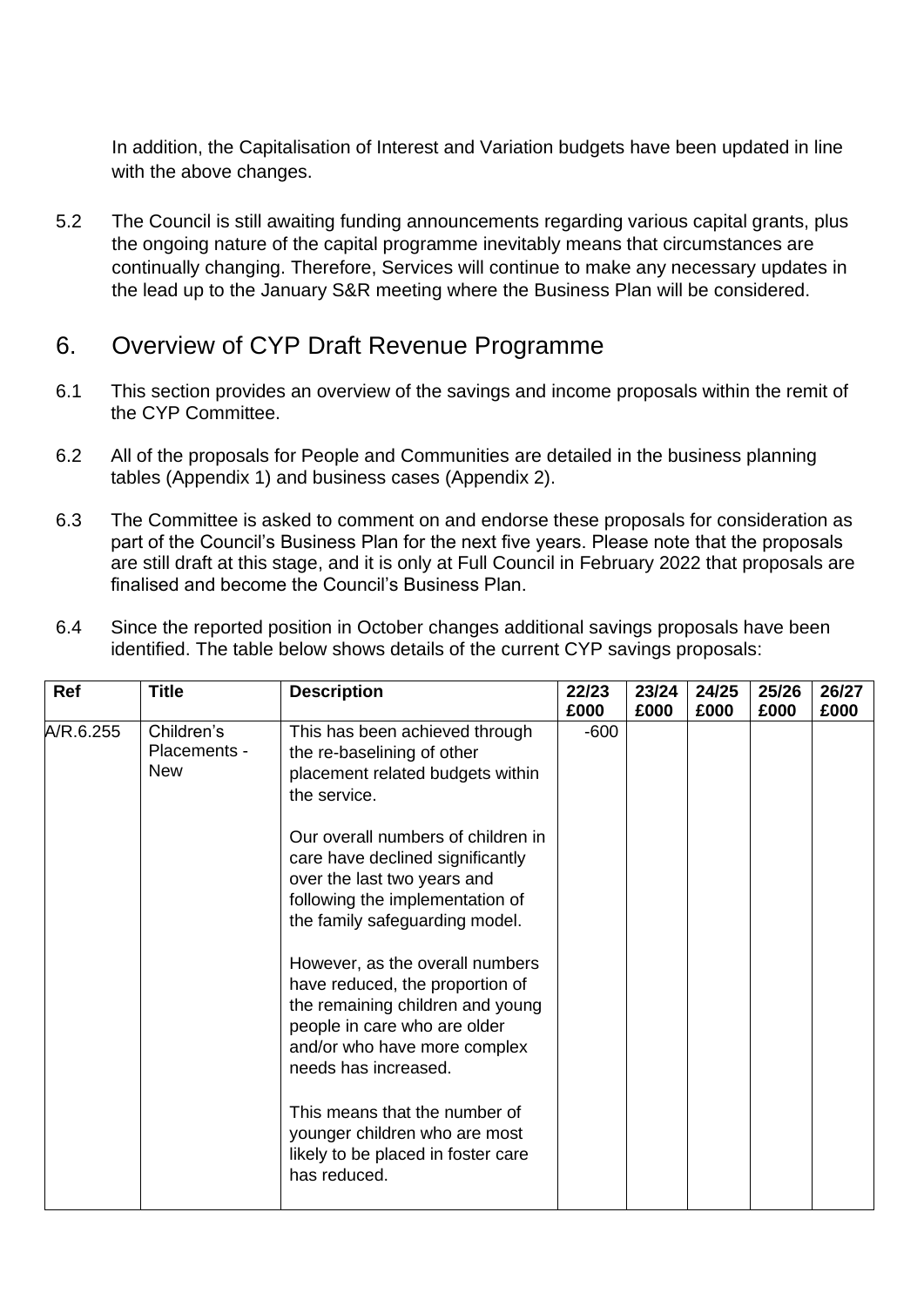|           |                                                                        | Very significant and national<br>shortages of placements for older<br>young people with more<br>challenging care needs has<br>resulted in escalating costs in this<br>sector, however, resulting in an<br>increase in the unit costs of care.                                                                                                                                                                                              |        |        |        |                |  |
|-----------|------------------------------------------------------------------------|--------------------------------------------------------------------------------------------------------------------------------------------------------------------------------------------------------------------------------------------------------------------------------------------------------------------------------------------------------------------------------------------------------------------------------------------|--------|--------|--------|----------------|--|
| A/R.6.256 | Delivering<br><b>Greater Impact</b><br>for Troubled<br><b>Families</b> | Reversal of previous saving in<br>relation to Troubled Families<br>following the end of the grant and<br>'payments by result' income.                                                                                                                                                                                                                                                                                                      | 150    |        |        | $\blacksquare$ |  |
| A/R.6.257 | Special<br>Guardianship<br>Orders                                      | These allowances are usually only<br>paid when the alternative would<br>be for the child to be in the care<br>system. We have reduced the<br>numbers of children coming into<br>care in Cambridgeshire through<br>the implementation of Family<br>Safeguarding. Fewer children<br>coming into care also means<br>fewer children leaving care under<br>a Special Guardianship Order,<br>and hence a reduction in the cost<br>of allowances. | $-250$ |        |        | $\blacksquare$ |  |
| A/R.6.267 | Children's<br>Disability 0-25<br>service                               | This saving has been reprofiled<br>into 23/24 to reflect the additional<br>costs associated with in-sourcing<br>the three residential short break<br>facilities from Action for Children.<br>Children with disabilities services<br>sit operationally within adult<br>services, but oversight remains<br>with the responsibility of the<br>Children and Young People<br>Committee.                                                         |        | $-100$ | $-100$ |                |  |
| A/R.6.268 | Social Care and<br>Education<br><b>Transport - New</b>                 | Savings to be delivered through a<br>review and retendering of routes<br>serving special schools, and an<br>operational review of the transport<br>service.                                                                                                                                                                                                                                                                                | $-380$ | $-570$ | $-345$ |                |  |
| A/R.6.269 | Virtual School -<br><b>New</b>                                         | Maximising use of existing grants<br>to release core funding.                                                                                                                                                                                                                                                                                                                                                                              | $-50$  |        |        |                |  |
| A/R.6.271 | Maximising use<br>of existing<br>grants - New                          | It is possible to replace more of<br>the core funding towards the costs<br>of working with unaccompanied<br>asylum-seeking children and<br>young people because the<br>Government has increased the<br>level of grant funding provided to<br>local authorities. This means that<br>we can offer the same service                                                                                                                           | $-350$ |        |        |                |  |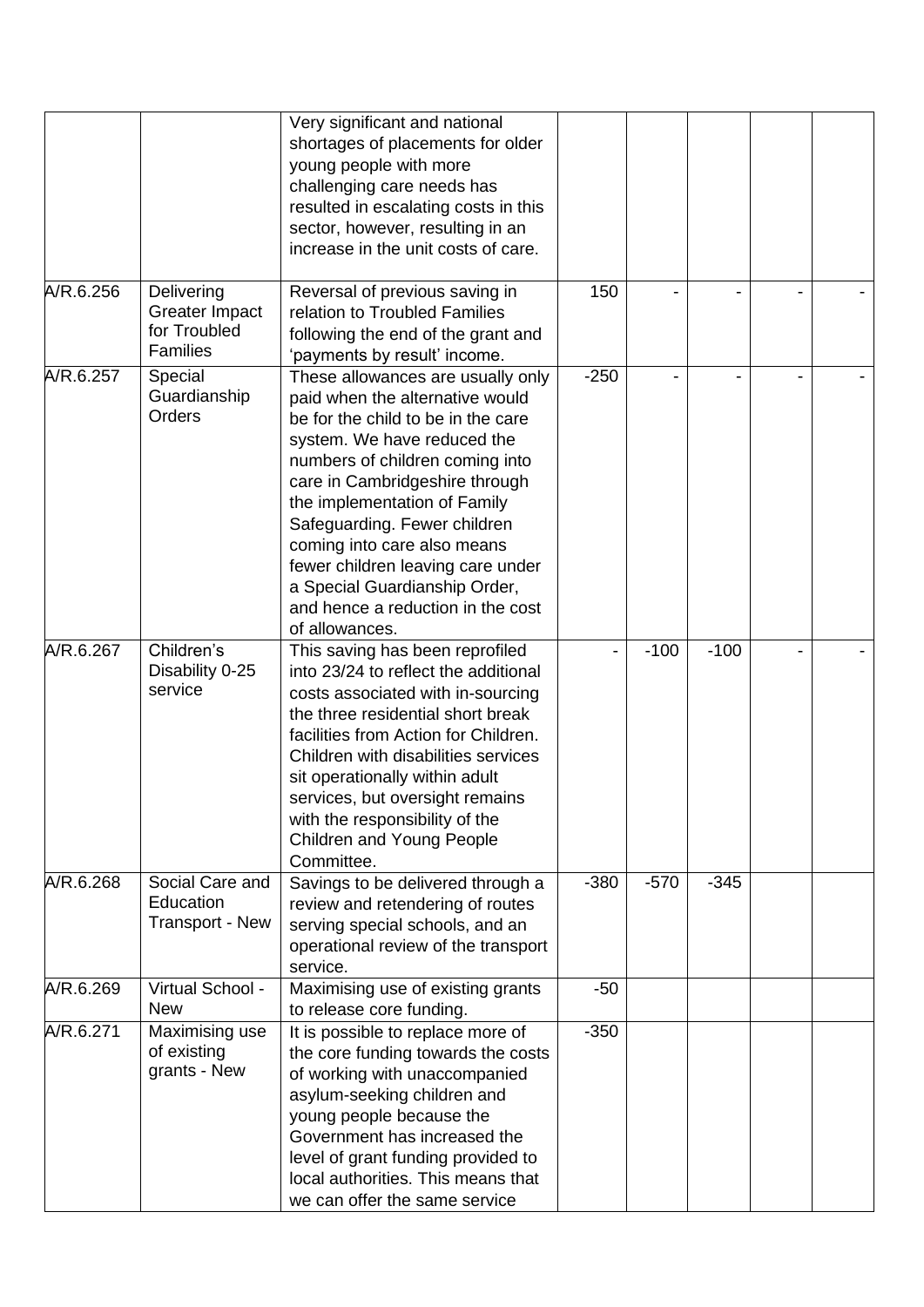|  | with less cost to the local authority |  |  |  |
|--|---------------------------------------|--|--|--|
|  | budgets                               |  |  |  |

6.5 The following table outlines the identified pressures and investments within CYP which have been included in the current budget proposals.

| Ref       | <b>Title</b>                                                                             | <b>Description</b>                                                                                                                                                                                                                                                                                                                                              | 22/23 | 23/24 | 24/25 | 25/26 | 26/27 |
|-----------|------------------------------------------------------------------------------------------|-----------------------------------------------------------------------------------------------------------------------------------------------------------------------------------------------------------------------------------------------------------------------------------------------------------------------------------------------------------------|-------|-------|-------|-------|-------|
|           |                                                                                          |                                                                                                                                                                                                                                                                                                                                                                 | £000  | £000  | £000  | £000  | £000  |
| A/R.4.022 | Dedicated<br><b>Schools Grant</b><br>Contribution to<br>Combined<br>Budgets -<br>Updated | The required pressure funding<br>reflects the unwinding of historical<br>arrangements and the resulting<br>pressure which remains. At<br>Schools Forum on the 5 November<br>a decision was made to continue<br>funding at the current level for<br>2022-23 and therefore the required<br>pressure funding is deferred until<br>2023-24.                         | 0     | 1,000 | 732   |       |       |
| A/R.4.037 | Occupational<br>Therapy $-$<br>Children's                                                | To reflect increased demand for<br>children with special educational<br>needs and disabilities.                                                                                                                                                                                                                                                                 | 496   |       |       |       |       |
| A/R.4.038 | <b>SEND</b><br>Capacity                                                                  | We know that pre-pandemic there<br>was an increase in Education,<br>Health and Care Plans (EHC) for<br>children with special educational<br>needs; post pandemic this has<br>increased even more and the work<br>we have done provides evidence<br>this is a trend going forward.                                                                               | 565   |       |       |       |       |
| A/R.4.039 | Children's<br><b>Disability</b>                                                          | This relates to the additional costs<br>associated with in-sourcing the<br>three residential short break<br>facilities from Action for Children.<br>Children with disabilities services<br>sit operationally within adult<br>services, but oversight remains<br>with the responsibility of the<br>Children and Young People<br>Committee.                       | 400   |       |       |       |       |
| A/R.5.008 | <b>Family Group</b><br>Conferencing                                                      | This has now been deferred until<br>2023-24 effectively resulting in a<br>saving for $2022-23$ – this can be<br>funded from the Family<br>Safeguarding grant.                                                                                                                                                                                                   |       | 250   |       |       |       |
| A/R.5.012 | SAFE Team -<br><b>New</b>                                                                | SAFE Team: The team works with<br>young people who are at very high<br>risk of criminal and/or sexual<br>exploitation. It is currently funded<br>through a grant from the Office of<br>the Police and Crime<br>Commissioner, funding that ends in<br>March 2022. We continue to work<br>with partners to explore joint future<br>funding opportunities for this | 268   |       |       |       |       |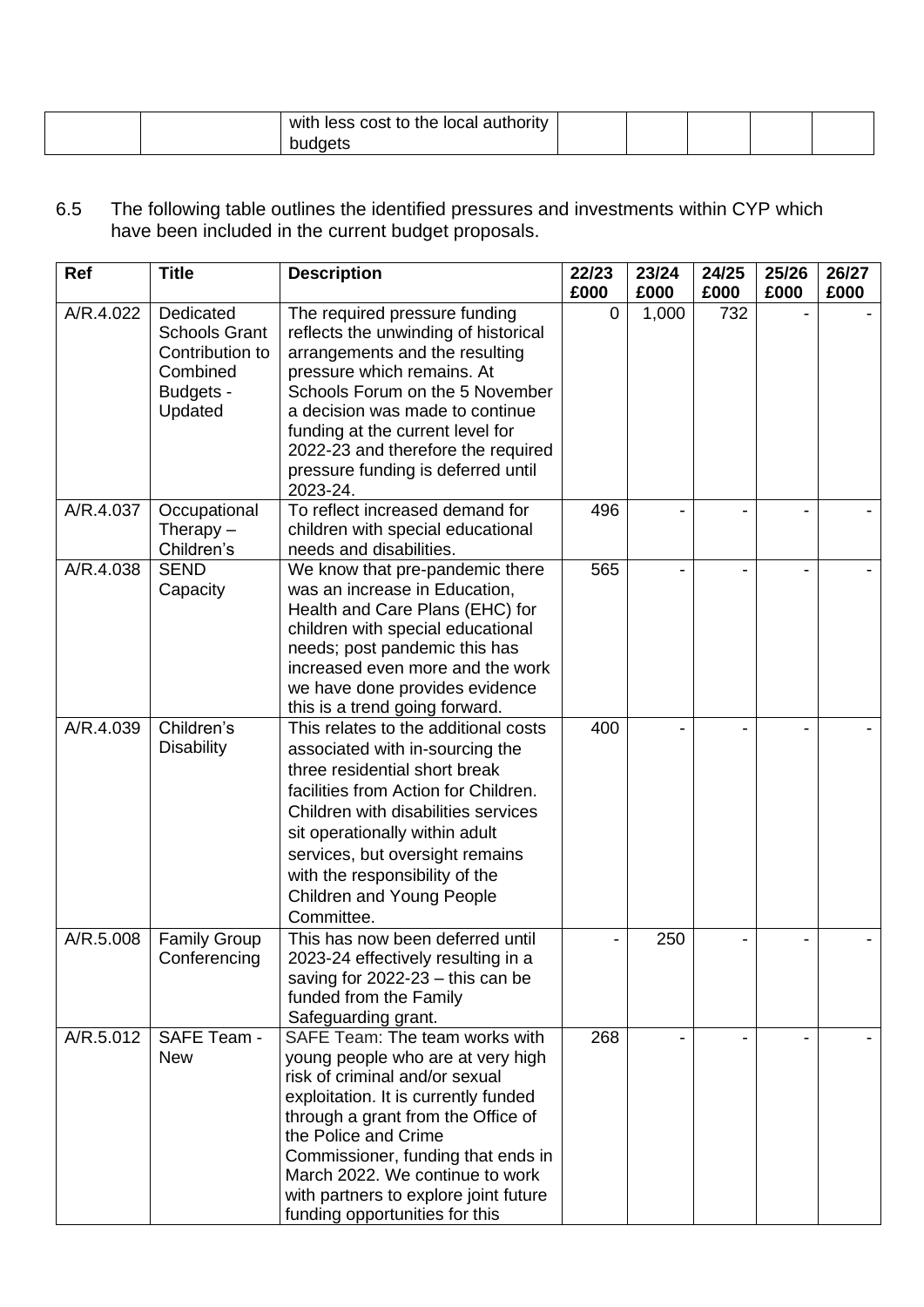|         |                                | service, and any external funding<br>that is sourced will be used to<br>offset the local authority financial<br>contribution.                                                                                                             |        |  |  |
|---------|--------------------------------|-------------------------------------------------------------------------------------------------------------------------------------------------------------------------------------------------------------------------------------------|--------|--|--|
| Removed | Flexible<br><b>Shared Care</b> | Removal of previous investment.<br>Although it contributes towards<br>closing the overall gap it won't be<br>visible as a "saving" in the final<br>published tables as is removing a<br>previously anticipated investment<br>requirement. | $-174$ |  |  |

- 6.6 In addition, the following proposals have been identified as requiring temporary funding, and so will not appear in the main business planning tables:
	- SEND Capacity: In addition to the permanent investment above, a further £325k of temporary investment is required to support the current levels of demand in the system.
	- SEND Transformation: As previously reported to CYP Committee in October the SEND Transformation programme will consist of a series of workstreams to shift system behaviours, to manage demand, improve local provision and processes and consequently reduce spend. The revised resource requirement has been calculated at £910k over a three-year period.
	- Social Care and Education Transport Resources of £161k per year for three years have been identified to support the delivery of the transport savings proposals.

The sources of funding are yet to be agreed and an updated approach to the use of reserves and one-off investment will be announced at Strategy & Resources Committee alongside the medium-term financial strategy review in due course.

# 7.0 Overview of CYP Draft Capital Programme

7.1 As noted in section 5 above, the draft capital programme was reviewed by the CYP committee on 19th October 2021. Changes presented below are in addition to those considered at the October committee.

The following CYP schemes have experienced changes in total scheme costs primarily as a result of the identified need for an increased assumption around inflation. As raised within the 19th October report, the revised Building Cost Information Service (BCIS) tender price indices have now been published and identify an increase in tender price inflation between construction periods Quarter 3 2021 and Quarter 1 2023.

| Scheme                             | Reason for Change in Scheme Cost                                                                                                     |
|------------------------------------|--------------------------------------------------------------------------------------------------------------------------------------|
| <b>Sutton Primary Expansion</b>    | £385k increased costs to deliver NZEB (nearly<br>zero energy buildings) which was not included<br>within the original specification. |
| <b>Waterbeach New Town Primary</b> | £375k increased costs for an additional 3%<br>inflation added to reflect BCIS tender price<br>indices.                               |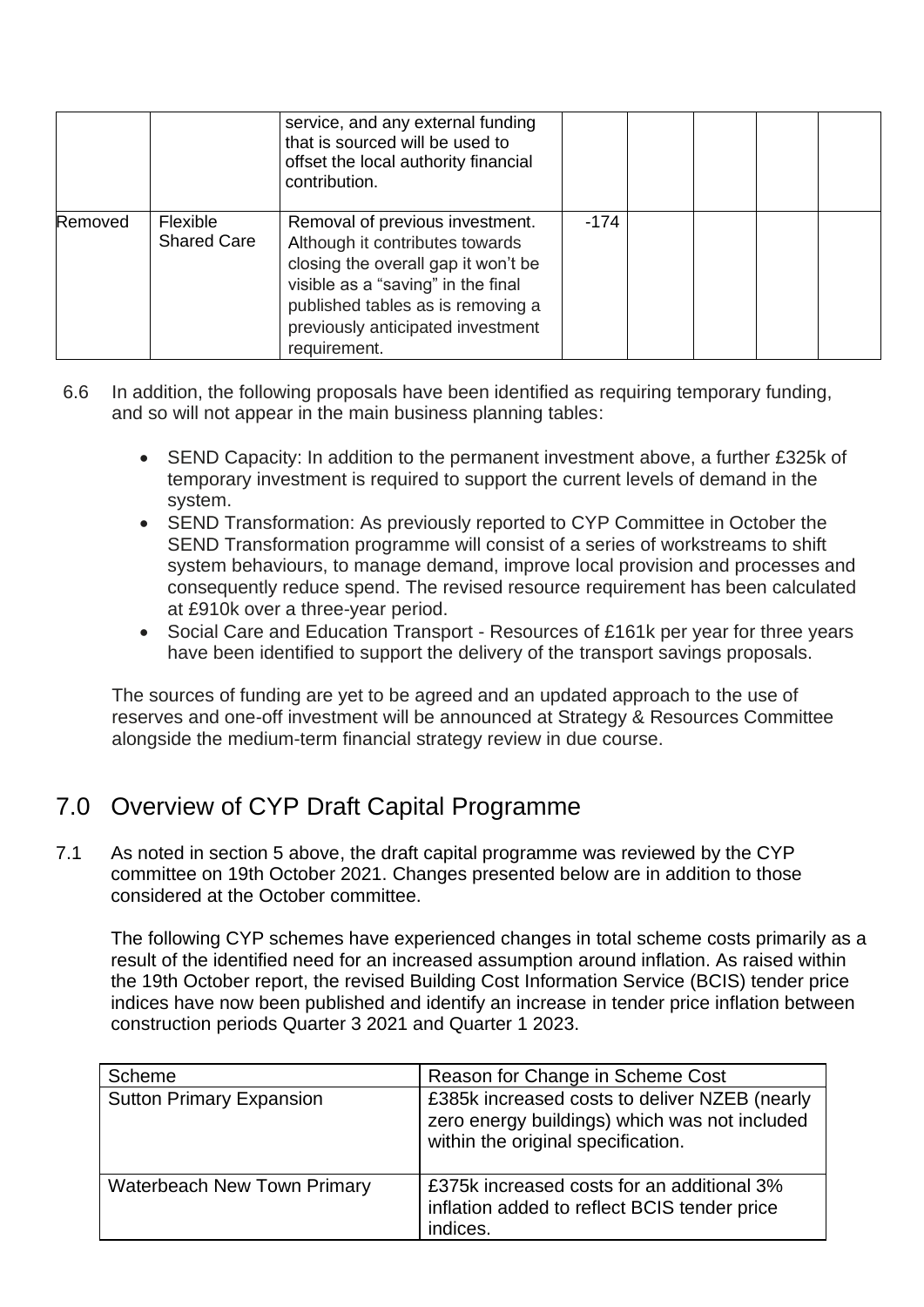| Alconbury Weald secondary and<br>Special                  | £1,617k increased costs for an additional 3%<br>inflation added to reflect BCIS tender price<br>indices. |
|-----------------------------------------------------------|----------------------------------------------------------------------------------------------------------|
| <b>Sir Harry Smith Community College</b>                  | £291k increased costs for an additional 3%<br>inflation added to reflect BCIS tender price<br>indices.   |
| Cambourne Village College Phase<br>3b                     | £850k increased costs for an additional 3%<br>inflation added to reflect BCIS tender price<br>indices.   |
| Duxford Community C of E Primary<br><b>School Rebuild</b> | £195k increased costs for an additional 3%<br>inflation added to reflect BCIS tender price<br>indices.   |
| <b>New SEMH Provision Wisbech</b>                         | £489k increased costs for an additional 3%<br>inflation added to reflect BCIS tender price<br>indices.   |

The following scheme for the expansion of the two existing secondary schools in St Neots has been removed from the proposed capital plan:

| St. Neots secondary - Additional<br>Capacity. | This has been removed from the proposed<br>capital plan as the DFE have reactivated a<br>successful wave 12 free school bid and<br>identified a development site. This will address<br>the capacity issues that have been identified. |
|-----------------------------------------------|---------------------------------------------------------------------------------------------------------------------------------------------------------------------------------------------------------------------------------------|
|-----------------------------------------------|---------------------------------------------------------------------------------------------------------------------------------------------------------------------------------------------------------------------------------------|

7.2 As noted above, Services will continue to make updates to the proposed capital programme prior to the January S&R meeting where the full Business Plan, including the capital programme will be considered.

#### 8. Next Steps

8.1 The high-level timeline for business planning is shown in the table below.

| November /<br>December | Business cases go to service committees for consideration                                                        |
|------------------------|------------------------------------------------------------------------------------------------------------------|
| January                | Strategy and Resources Committee will review the whole draft<br>Business Plan for recommendation to Full Council |
| February               | Full Council will consider the draft Business Plan                                                               |

## 9. Alignment with corporate priorities

The purpose of the Business Plan is to consider and deliver the Council's vision and priorities and section 1 of this paper sets out how we aim to provide good public services and achieve better outcomes for communities, whilst also responding to the changing challenges of the pandemic. As proposals are developed, they will consider the corporate priorities:

9.1 Communities at the heart of everything we do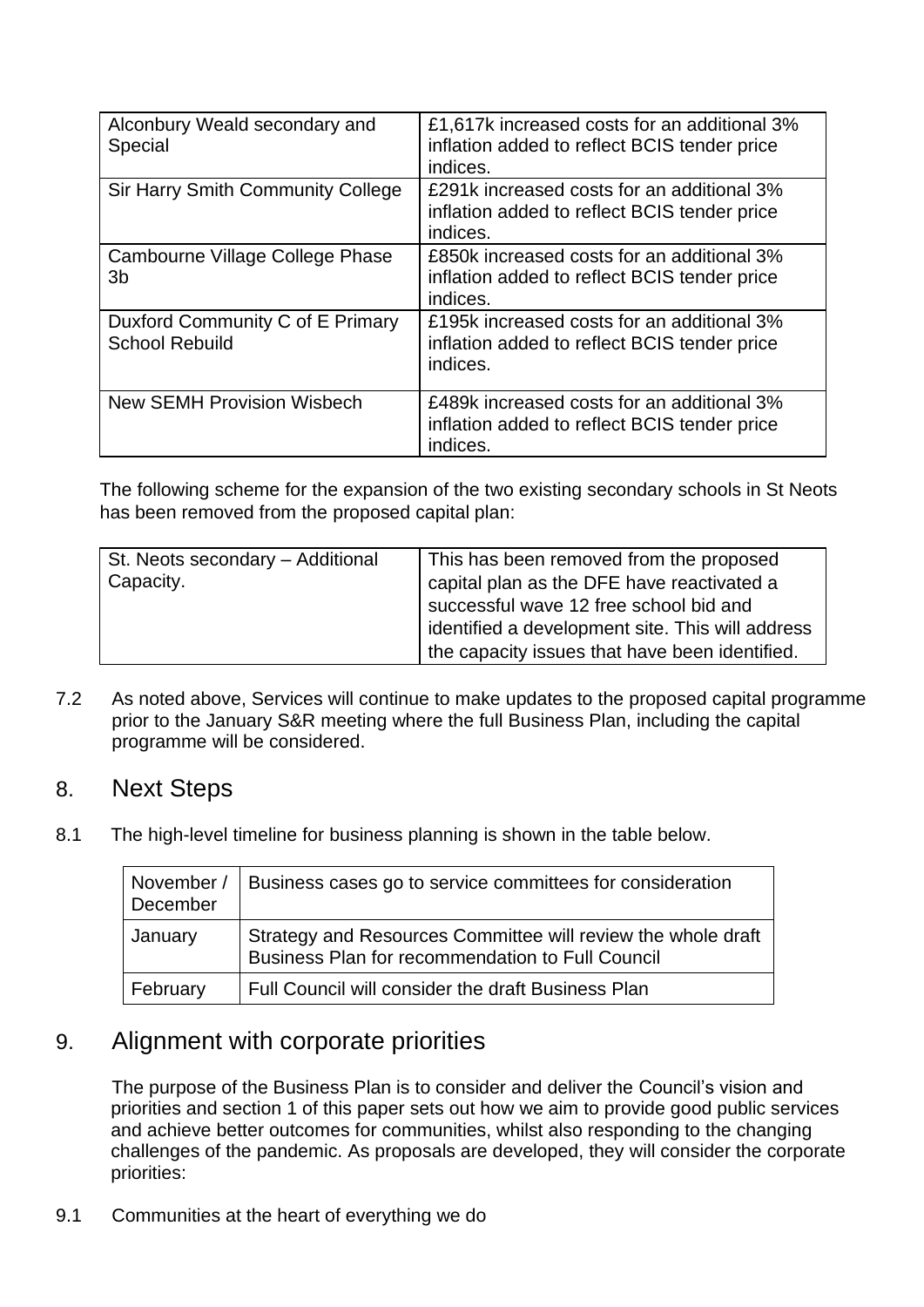- 9.2 A good quality of life for everyone
- 9.3 Helping our children learn, develop and live life to the full
- 9.4 Cambridgeshire: a well-connected, safe, clean, green environment
- 9.5 Protecting and caring for those who need us

## 10. Significant Implications

10.1 Resource Implications

The proposals set out the response to the financial context described in section 4 and the need to change our service offer and model to maintain a sustainable budget. The full detail of the financial proposals and impact on budget will be described in the financial tables of the business plan. The proposals will seek to ensure that we make the most effective use of available resources and are delivering the best possible services given the reduced funding.

- 10.2 Procurement/Contractual/Council Contract Procedure Rules Implications There are no significant implications for the proposals set out in this report.
- 10.3 Statutory, Legal and Risk Implications The proposals set out in this report respond to the statutory duty on the Local Authority to deliver a balanced budget. Cambridgeshire County Council will continue to meet the range of statutory duties for supporting our citizens.
- 10.4 Equality and Diversity Implications As the proposals are developed, they will refresh or develop Equality Impact Assessments that will describe the impact of each proposal, in particular any disproportionate impact on vulnerable, minority and protected groups.
- 10.5 Engagement and Communications Implications Our Business Planning proposals are informed by the CCC public consultation and will be discussed with a wide range of partners throughout the process. The feedback from consultation will continue to inform the refinement of proposals. Where this leads to significant amendments to the recommendations a report would be provided to Strategy and Resources Committee.
- 10.6 Localism and Local Member Involvement As the proposals develop, we will have detailed conversations with Members about the impact of the proposals on their localities. We are working with members on materials which will help them have conversations with Parish Councils, local residents, the voluntary sector and other groups about where they can make an impact and support us to mitigate the impact of budget reductions.
- 10.7 Public Health Implications

We are working closely with Public Health colleagues as part of the operating model to ensure our emerging Business Planning proposals are aligned. Public Health colleagues are key partners in the Children and Maternity collaborative of the ICS, Best Start in Life and Strong Families, Strong Communities strategies.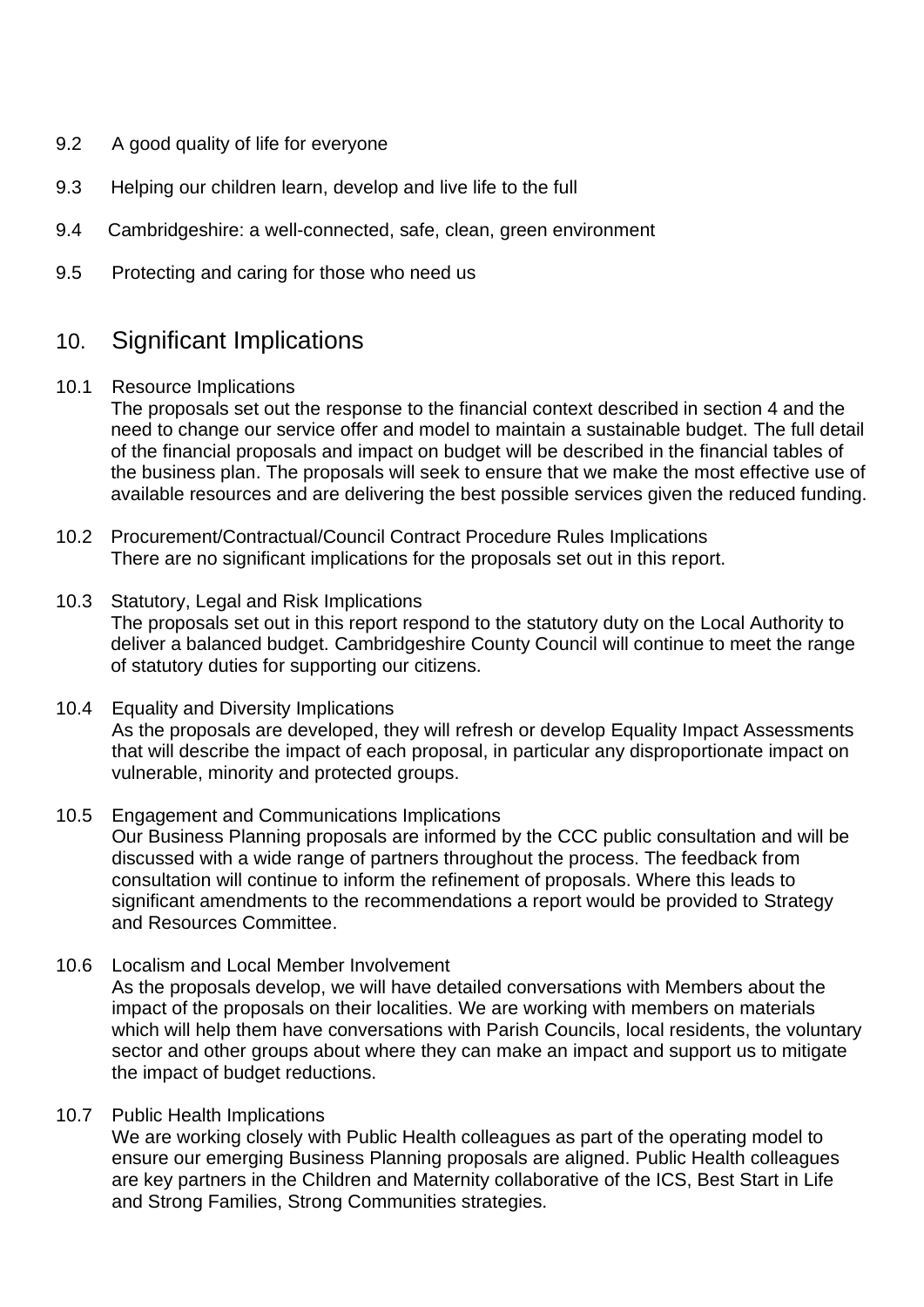#### 10.8 Environment and Climate Change Implications on Priority Areas

The climate and environment implications will vary depending on the detail of each of the proposals. Any implications will be identified within the business case proposals attached within the Appendix. For example, currently, both the SEND Transformation Programme and Home to School transport proposals indicate positive impacts to climate change through potentially reducing travel and journey times which would result in lower carbon emissions.